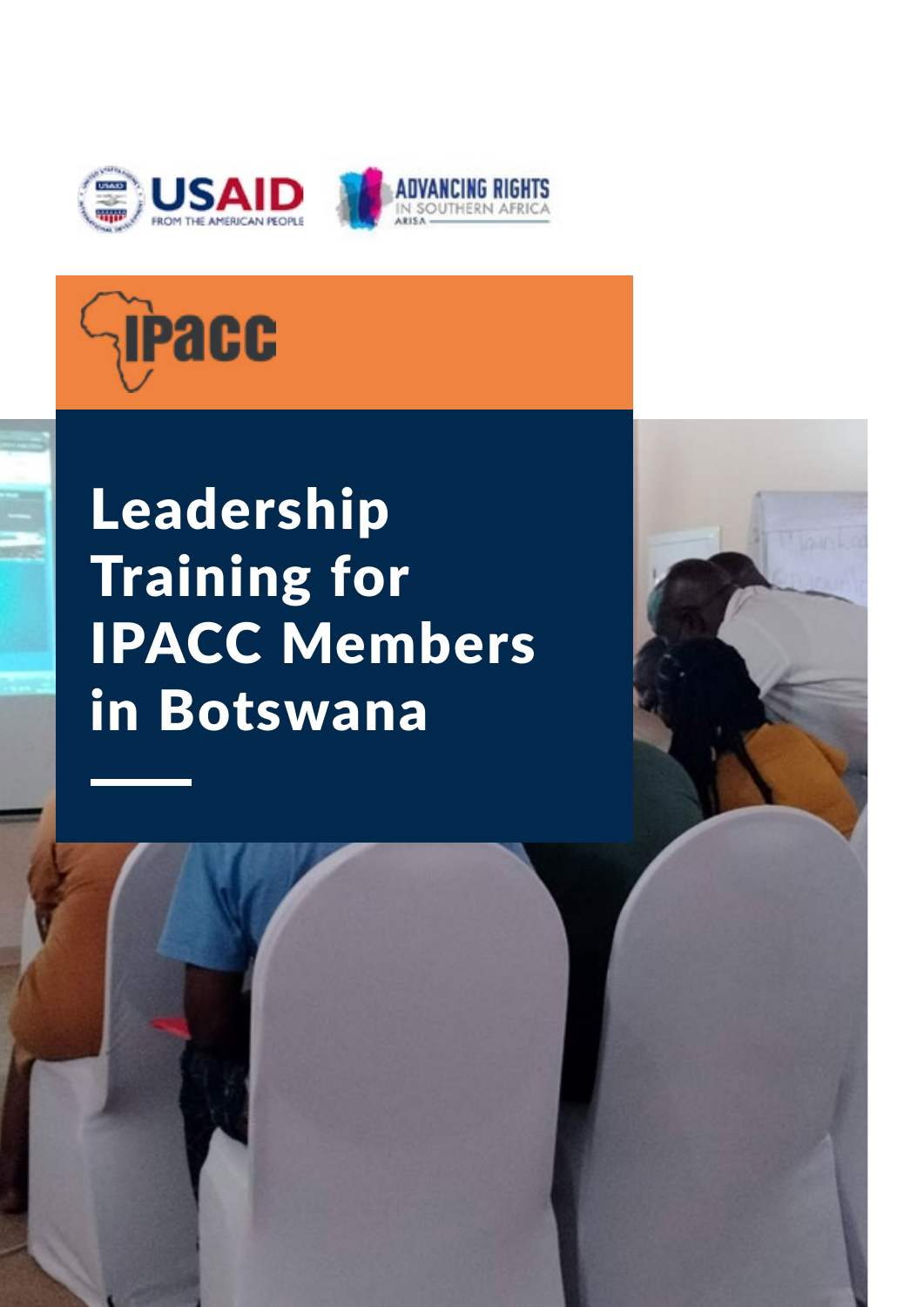

## Introduction

The leadership training workshop for IPACC members in Botswana is the second in a series of activities conducted by IPACC as part of its project that seeks to build a Southern African Indigenous Peoples' national and regional social movement by strengthening indigenous peoples' organisations, building leadership and placing tools at their disposal to more effectively manage their organisations. This project is part of ARISA´s Southern African Human Rights Program supported by USAID.

## **Methodology**

IPACC´s Training and Facilitation design principles were applied in the design and facilitation of this workshop. This approach is grounded in intercultural mediation, action-learning, peer-learning and principles of adult learning.

**Intercultural mediation:** Involves navigating between two knowledge systems that operate between facilitators/presenters and participants. Often participants come from diverse backgrounds with a range of linguistic

and educational abilities and operate within traditional knowledge systems. Facilitators/presenters operate within a literate mode and communicate in dominant languages and modern scientific knowledge systems.

**Active-learning:** occurs where participants learn by taking control of the learning process and the methods chosen allow the learner to actively engage with the learning material through activities such as role-play, case studies, group projects and peer teaching.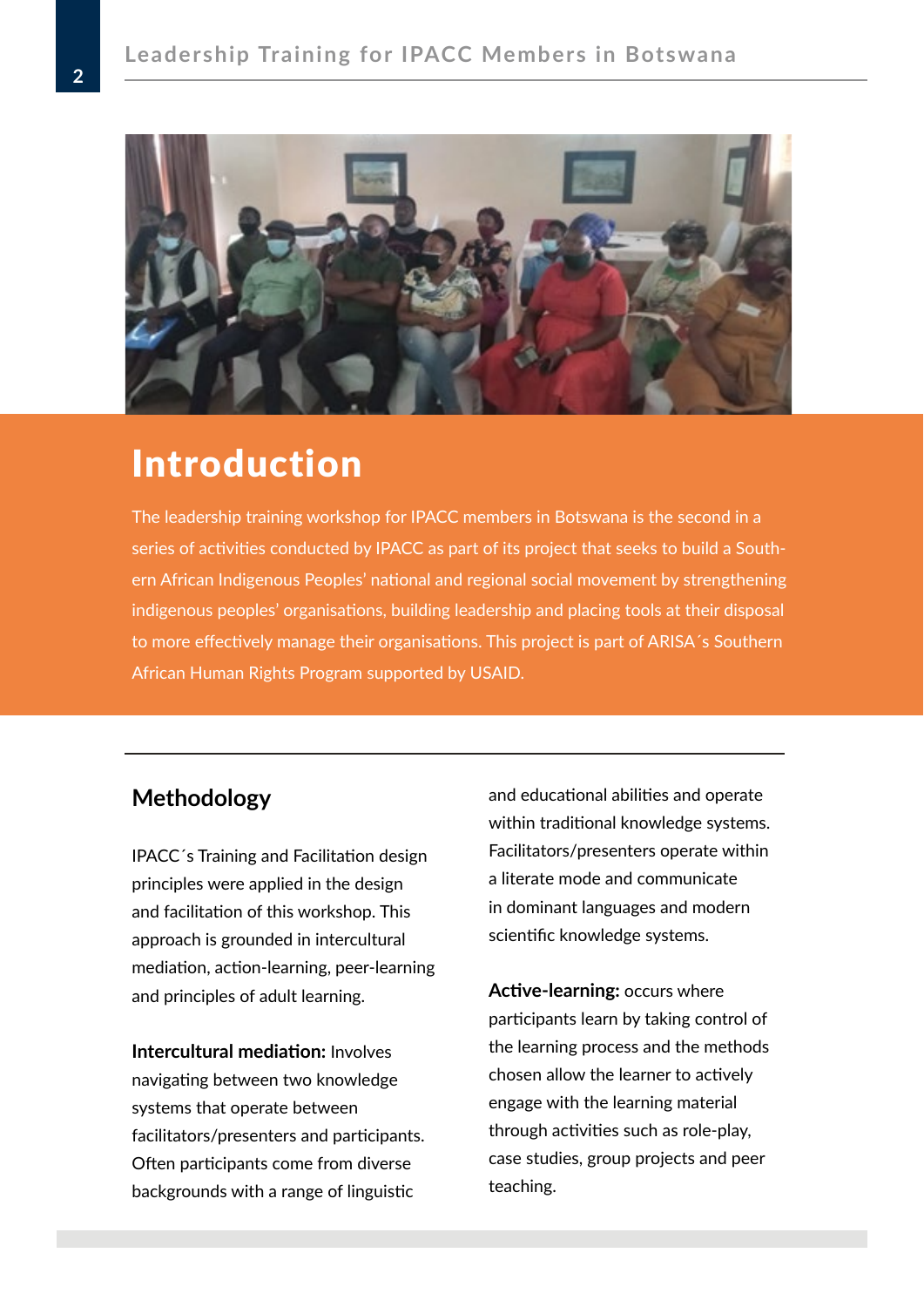**Peer learning:** share knowledge and experience, create new knowledge, mediate knowledge and provide solutions to common problems and use a share idiom and language.

**Adult learning:** adults learn best when they feel they are respected, their prior knowledge is acknowledged, they feel safe in the environment and can see the immediate applicability of the learning to their lives and are engaged in the learning process.

 Underpinning these principles are the values of equality, dignity, respect, trust, honesty and accountability.

#### **Learning process**

A mix of methods were used. Input and information sharing to provide context and to frame the learning objectives, group work, study groups and group projects. The groups were self-managing with participants sharing the roles of discussion leader, scribe, rapporteur and time-keeper. The facilitation team were on hand to ensure that groups understood the task at hand, to guide the group to stay on track and to clarify misunderstandings.

#### **Check in – check out**

 In this process everyone in the room gathers in a circle at the start and end of the workshop. The facilitator invites each one to express themselves by giving a question

or requesting an input to a particular topic e.g ´how are you feeling now´ ´what do you want to achieve today´ etc. Similarly, at the check out each one has an opportunity to express themselves. The facilitator nominates the first person to start then proceeding in a clockwise fashion until each one has an opportunity to be heard. Ideally, only one person speaks at a time with the group honouring each voice. Participants are encouraged to speak briefly allowing sufficient time for everyone to be heard. This signals the entering of a safe space for learning and sharing.

Each day commenced with registration, sanitizing and check in a circle. On day 1 participants were asked to introduce themselves to as many people as possible and to share their expectations and contributions

At the end of the workshop, a check out session was held in a circle. From day two participants were invited to do their check in or check out in the language of their choice.

#### **Room layout and social distancing**

The size of the room did not allow for sufficient social distancing between the 20 participants. Participants were seated in a circle facing inwards and wore masks, as well as sanitising regularly. Group work was done at tables at the back of the room.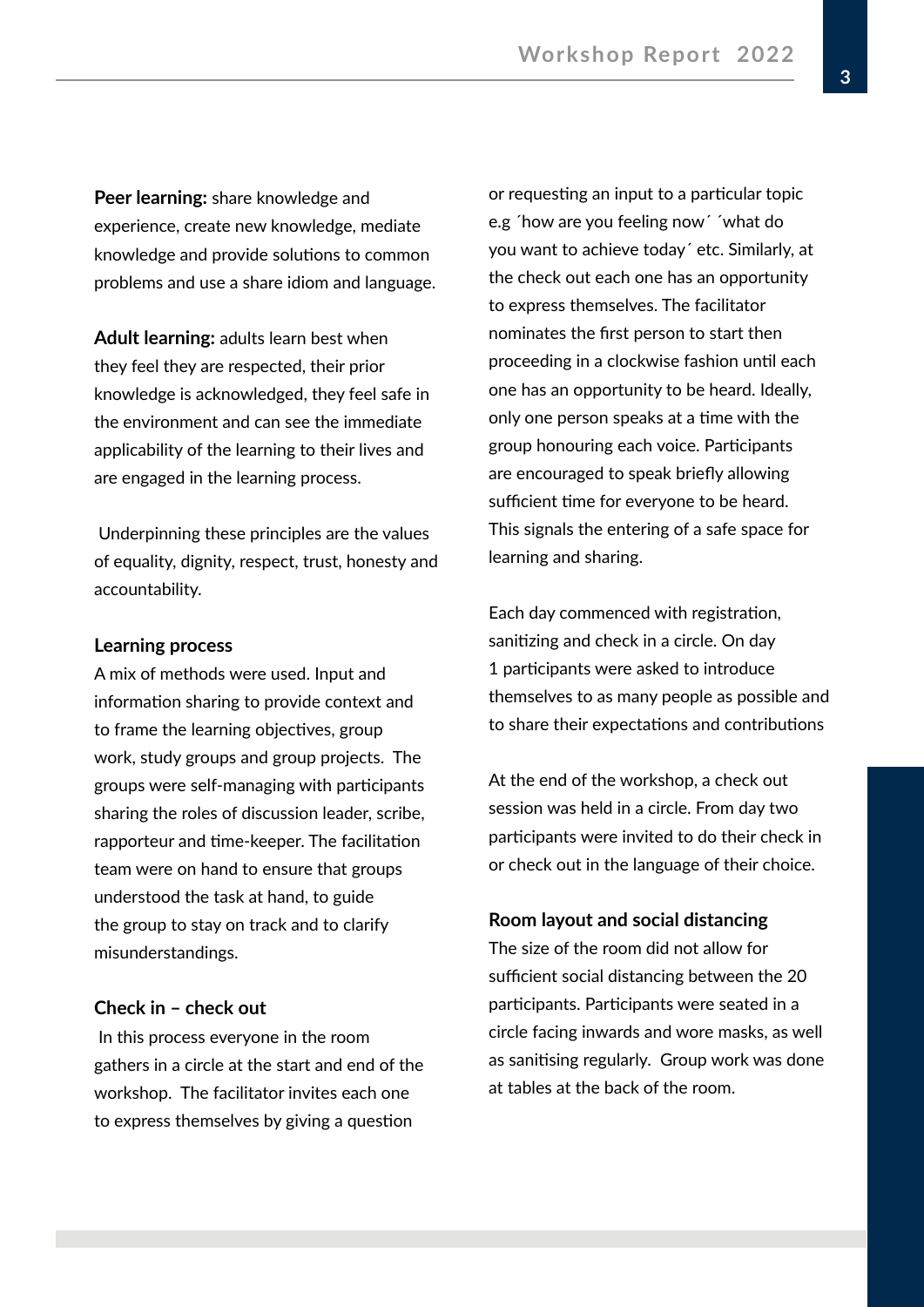## **Facilitation team**

The workshop was designed and planned by the IPACC secretariat team comprising Mala Mareachealee, Joram Useb and Adele Wildschut. Joram and Adele co-facilitated the workshop. Tocadi provided logistical and administrative assistance in recruiting participants, booking and liaising with hotel for accommodation. Gakemotho Satau also assisted the facilitation team by sharing the roles and responsibilities of organiser, facilitator, moderators, presenter, documentalist and rapporteur.

## **Participants (see list attached)**

The workshop was attended by 20 participants, 11 males and 9 females representing 8 Community Based Organisations and communities in Botswana.

For at least half of the workshop attendees, it was their first leadership workshop. Six (6) participants were under 35, eleven (11) between 35 – 45 and 2 over 45 thus providing for intergenerational sharing and learning.

The workshop was conducted in English which is not the first language of the participants. Attendees were invited to use whatever language they felt comfortable in with translation provided by fellow participants where necessary.

## **Workshop Programme (see programme attached)**

The workshop was conducted over 3 days. Each day covered a different theme.

| Day 1                                                                 | Day 2                    | Day 3                                                   |
|-----------------------------------------------------------------------|--------------------------|---------------------------------------------------------|
| Status of Indigenous<br>Peoples in Botswana                           | Indigenous<br>Leadership | Taking action as a leader<br>Community needs assessment |
| International human rights<br>and indigenous peoples<br><b>UNDRIP</b> | Okavango Case study      | Advocacy Platform Agenda                                |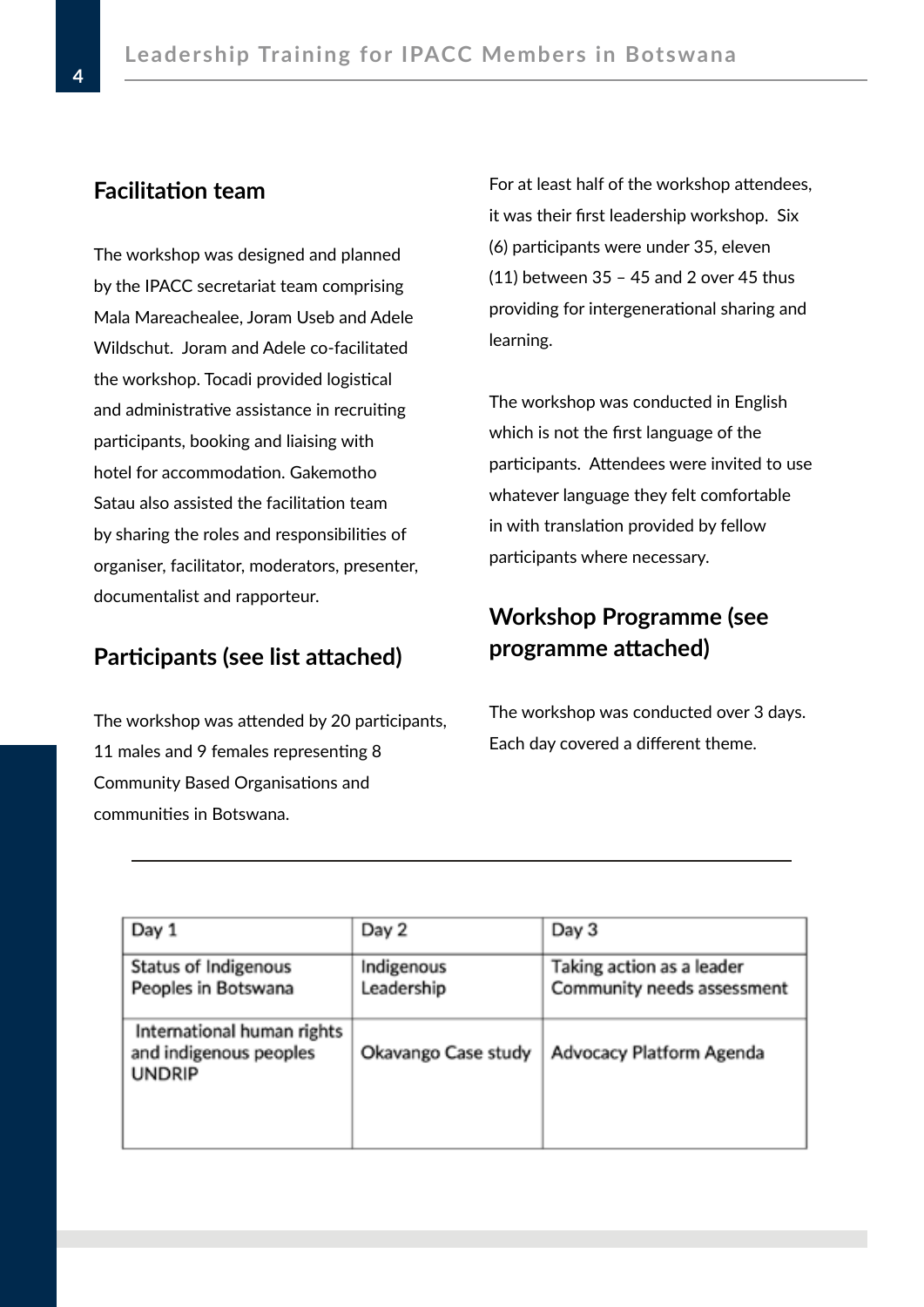

## **Summary of workshop process**

#### **6.1 The status of IP in Botswana**

Although it is sometimes viewed, and even portrayed, as largely mono-ethnic Botswana is in fact very diverse in ethnic and linguistic terms and, ethnolinguistic communities can be divided into five broad groups: the Tswana, the Basarwa, the Bakgalagadi, the Wayeyi and the Hambukushu. Officially, 28 languages are acknowledged in Botswana. The political dominance of the Tswana, reflected in the name of the country, dates at least to the colonial period, when British authorities negotiated primarily with the dominant Tswana groups. The preferential treatment of Tswana interests over those of other ethnic groups continues to permeate many of the State's institutions and symbols and its social and political dynamics causing some minorities to

feel excluded, ignored or disadvantaged. The Basarwa, also known as the San people, include several groups and are conservatively estimated to number 60,000 people. They are considered to be some of the most marginalized indigenous peoples of Southern Africa. Botswana voted in favour of adopting the United Nations Declaration on the Rights of Indigenous Peoples but considers that all African ethnic groups in Botswana are indigenous and that the San do not warrant specific recognition as indigenous peoples. In the Special Rapporteur 2017 report, the efforts and commitment of the Government of Botswana to provide all citizens with access to development programmes was noted by the Special Rapporteur. In particular, he notes efforts taken to address the disadvantages faced by populations in remote areas and marginalized groups, who are often persons who belong to minorities, such as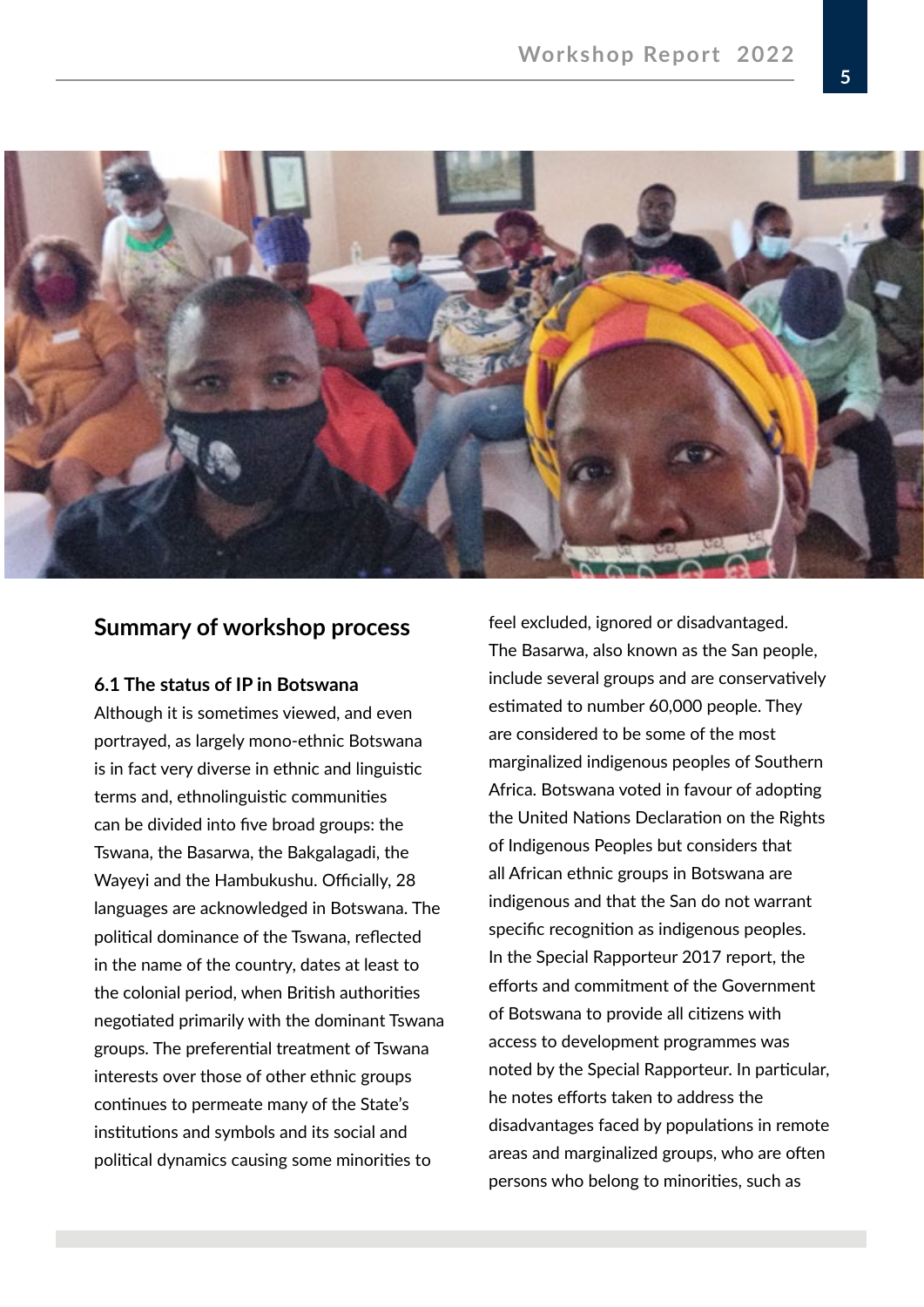the Basarwa. Though he was not able to visit members of the Basarwa and Bakgalagadi living in the Central Kalahari Game Reserve (the Reserve) or those resettled in Kaudwane and New Xade during his 2017 visit, previous reports of the Special Rapporteur in the field of cultural rights (A/HRC/31/59/Add.1) and the Special Rapporteur on the situation of human rights and fundamental freedoms of indigenous peoples (A/HRC/15/37/Add.2) suggest that there is a continuing restrictive – and inaccurate – *interpretation of the 2006 High Court decision in Roy Sesana and Others v. The*  Attorney General<sup>1</sup> by mainly limiting the right of return to the Reserve to the applicants in the case and some of their family members, while requiring temporary entry permits for other community members and imposing certain requirements on those wishing to remain after the age of 18.

Access to water and State services are still contentious issues. Also contentious are Government prohibitions in the name of wildlife conservation on traditional hunting, grazing or foraging, while at the same time the Government allows the continuation of mining and tourism activities, for example by the Gem Diamonds/Gope Exploration Company (Pty) Ltd. operating in the Reserve. These issues and others raise serious human rights concerns for these minorities. While inadequate access to water occurred in urban poor areas as well as rural poor areas, it was pointed out to the Special Rapporteur that such difficulties seemed to disproportionally affect settlements where certain nomadic and minority communities lived, including in particular San communities. The Special Rapporteur noted in his 2017 report that in most of the meetings outside of Gaborone, the issue of land or resource use, including

1 High Court of Botswana, Misca. No. 52/2002, judgment of 13 December 2006 2 Report of the Special Rapporteur on minority issues on his visit to Botswana A/HRC/40/64/Add.2, accessible here https://doc ments-dds-ny.un.org/doc/UNDOC/GEN/G19/003/70/PDF/G1900370.pdf?OpenElement

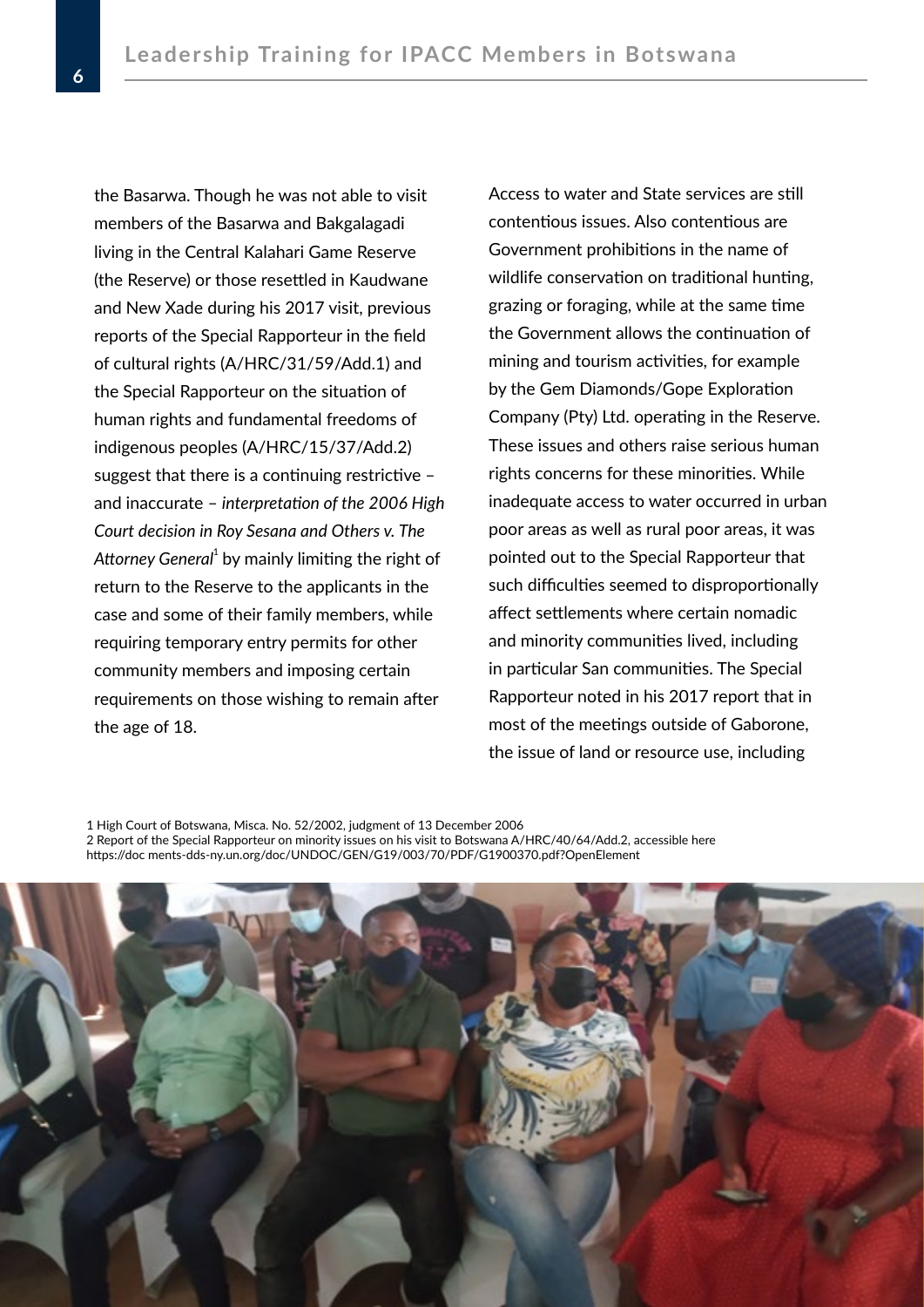water use, was a recurring theme. $\degree$  At times this was due to frustrations at the complexity of the existing legal framework and procedures to be followed or because of the lack of available information, including in the languages of minority communities. On other occasions it seemed that existing policies and programmes were simply not implemented as expected or announced.

good policies and intentions that the Special repres. The Special Rapporteur has however noted in his report one important policy initiative to alleviate poverty and promote development, with a direct impact on many minorities concentrated in the peripheral districts of the country is the Remote Area Development Programme. The programme has been revised to adopt a community-led development approach, which aims to promote participatory processes and community participation in issues affecting their own development and affirmative measures for the benefit of communities, including minority communities that have faced intractable disadvantages either for logistical reasons or because of longstanding historical prejudice and subjugation by the dominant groups. These measures cover matters such as improved access to education; health; employment; and economic development opportunities. Despite these and other positive measures and developments, the Rapporteur often heard during his discussions around the country were not always translated into practice and implemented.

Participants reviewed the status of indigenous peoples in Botswana and their experiences of being San in the dominant Tswana culture. This is characterised by discrimination and exploitation recently exacerbated by the impact of the COVID pandemic. San communities are plagued by illiteracy, unemployment and high rate of school dropouts. Community based organisations (CBOs) experienced loss of funding and projects relying on tourism lost income and employment. Conflicts between communities increased as the resources brought to alleviate hunger during COVID was insufficient to meet the needs.

The already dire situation of the San and their organisations in Botswana was aggravated by the negative consequences of COVID. It will take a monumental effort to restore the fabric of San communities and rebuild relations between different communities.

### **6.2 International human rights and indigenous peoples**

ment: and economic rights instrument. It establishes a universal es. Despite these and framework of minimum standards for the nd developments, the survival, dignity and well-being of indigenous The UN Declaration of Indigenous Peoples is the most comprehensive international human peoples. It elaborates on existing human rights standards and fundamental freedoms as they apply to the specific situation of indigenous peoples.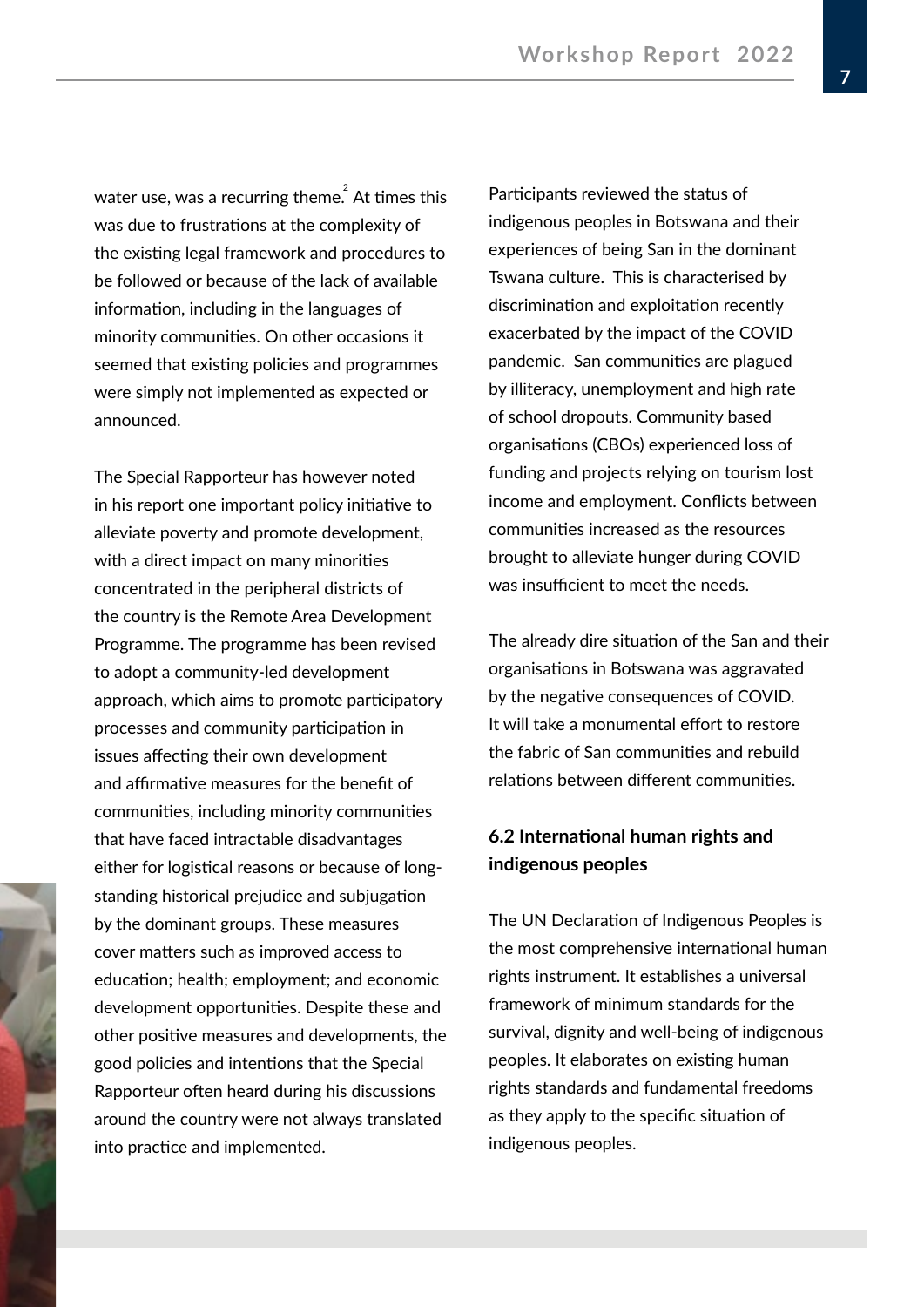According to UNDRIP indigenous peoples have the right to fully enjoy, as a collective or as individuals, all human rights and fundamental freedoms as recognised in the Charter of the UN, the Universal Declaration of Human Rights and international human rights law. Indigenous peoples and individuals are free and equal to all other peoples and individuals and the right to be free from discrimination in the exercise of their rights and based on their indigenous origin or identity.

Many of rights in the Declaration required new approaches to global issues, such as development and multi-cultural democracy. States will need to pursue participatory approaches in their interactions with indigenous peoples that will require meaningful consultation and the building partnerships with indigenous peoples.

The right to self-determination is fundamental to UNDRIP. Self-determination generally means that indigenous peoples have the right to decide what is best for them and their communities. For example, they have the right to make decisions on issues that concern them and carry them out in the way that will be meaningful to indigenous peoples, while being respectful of the rights of community members and other peoples as well.

Indigenous peoples have the right to be citizens of the country they live in and at the same time to be members of their indigenous communities. As citizens they have the right

to choose to build relationships with other peoples and to take active roles in the country they are living. Indigenous peoples have the right to be different, for example, in the way they dress, the food they eat and the language they speak.

Free, prior and informed consent (FPIC) is a manifestation of indigenous peoples´ rights to self-determine their political, social, economic and cultural priorities. It constitutes three interrelated rights of indigenous peoples. The right to be consulted, the right to participate and the right to lands, territories and resources. FPIC cannot be achieved if one of the components is missing. Consultation must include the provision of all the necessary information before any actions that affect indigenous peoples without pressure.

Participants studied chapter 2 of the Botswana constitution and the provisions of UNDRIP to compare any overlaps in the rights contained therein. They examined the provisions of UNDRIP that was important to Botswanan Indigenous Peoples. The purpose of the exercise was for participants to engage with the provisions of UNDRIP and the rights already enjoyed under the constitution.

There are important differences between the two instruments. UNDRIP includes a strong focus on Indigenous Peoples collective rights, whereas bills of rights (e.g chapter 2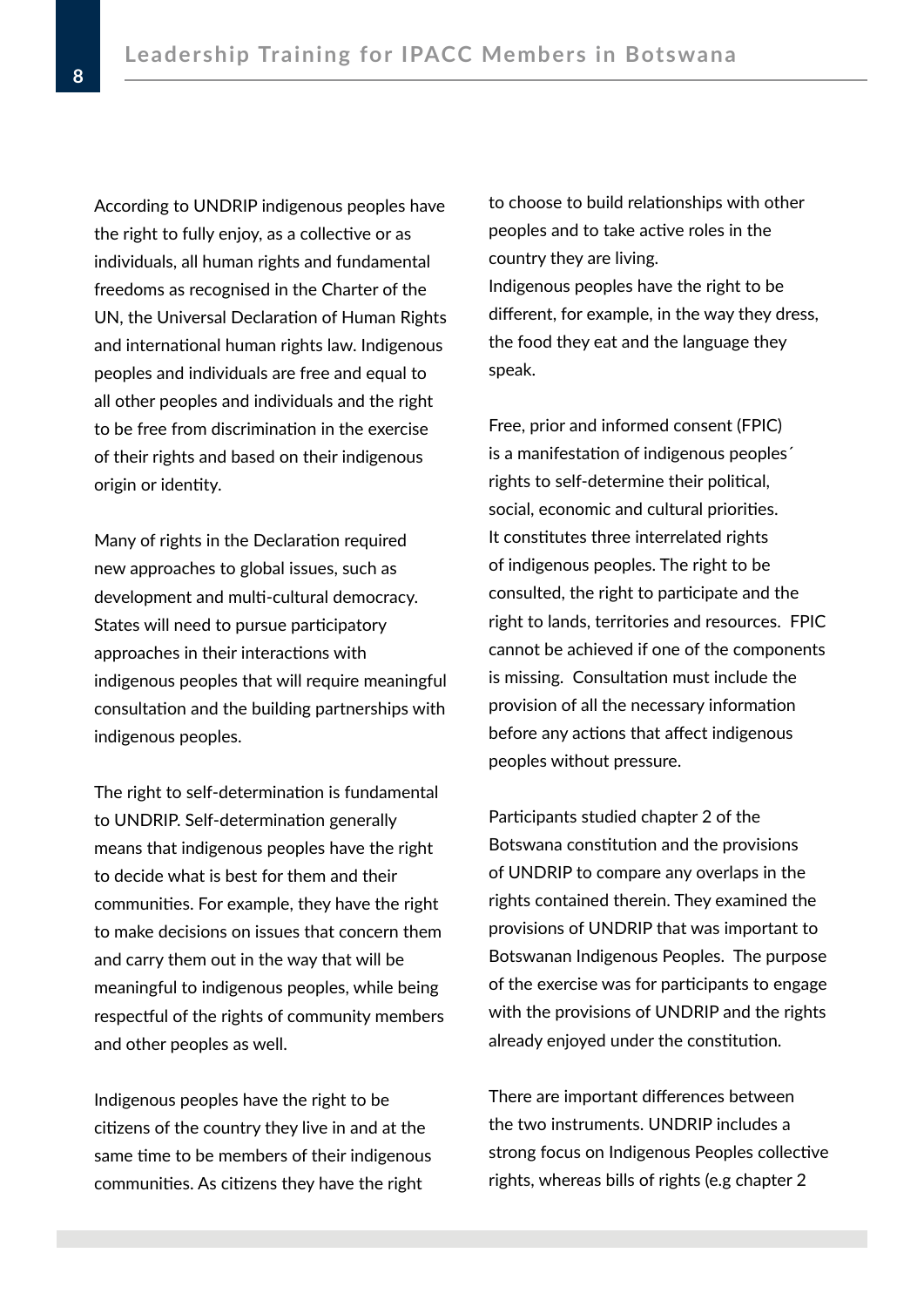

of Botswana constitution) typically focus only on individual rights. A second distinction between the two instruments is that each right elaborated in UNDRIP has a clear statement of states´ obligations with respect to that right. The group work demonstrated that the participants understood the rights in the respective documents and how they could use the rights contained in UNDRIP. The discussion of the Botswana Constitution also raised the upcoming Constitutional Review process being undertaken in Botswana and how the San might use the opportunity to advocate for recognition. This is included in the advocacy agenda outlined below.

#### **6.3 Okavango Delta Heritage Site**

The Okavango Delta Heritage Inscription process represents one example of recognition of the San by the government of Botswana.

This case study gives insight into how San communities may advocate for recognition as indigenous peoples in Botswana. In 2014 at its meeting in Doha, the World Heritage Committee inscribed the Okavango Delta Heritage as its 1000th inscription where the Government of Botswana recognised the San as owners of the cultural heritage.

During the workshop, IPACC member Gakemotho Satau had been invited to do a presentation on the Okavango Delta Heritage to the mayors of the Ngamiland District Committee via an on-line meeting. As this was an excellent example of leadership and advocacy engagement, we decided that the participants would listen in to the meeting. Satau invited two colleagues to join him in the presentation.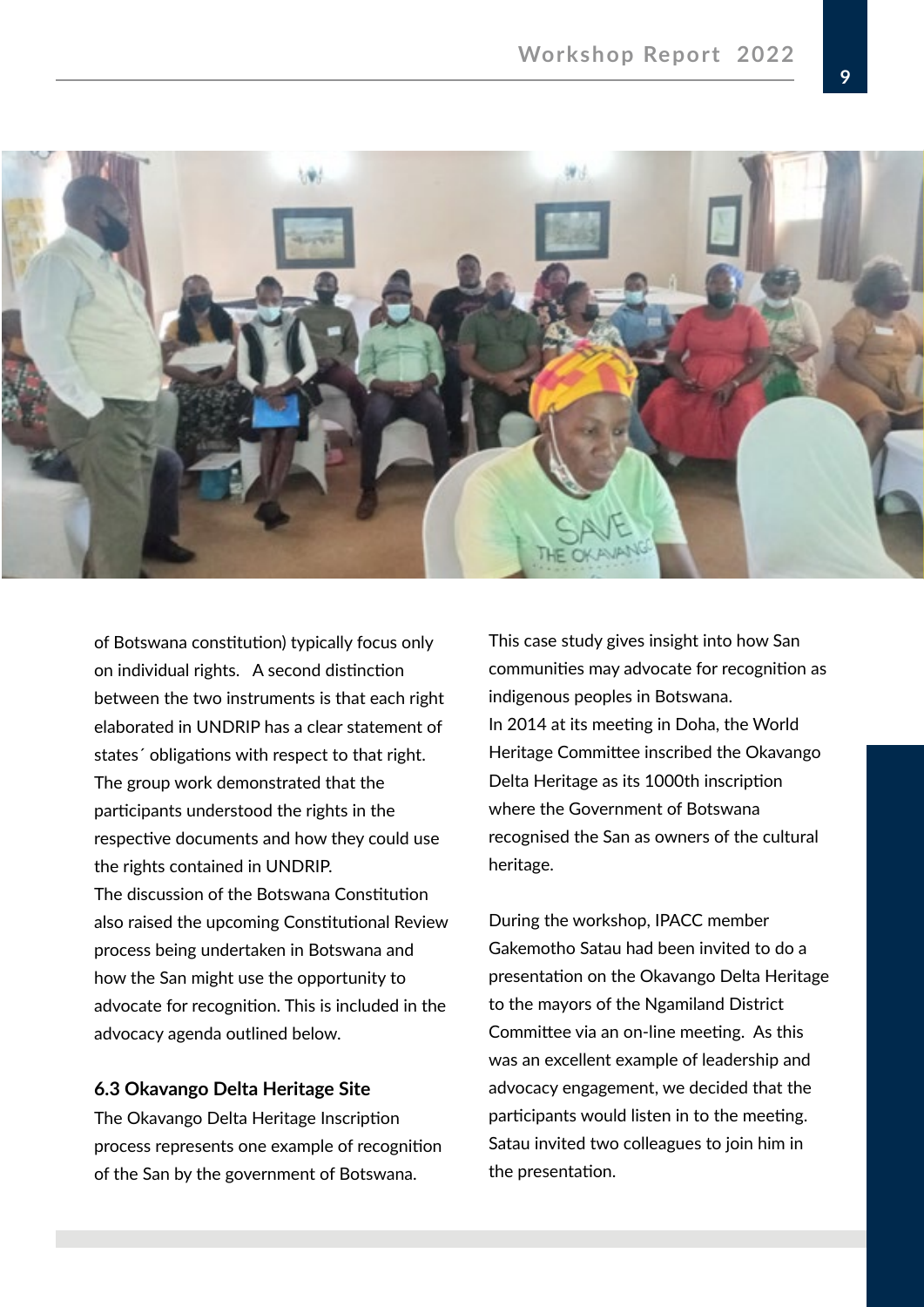After the presentation, the Satau led a discussion on the post-inscription challenges for the continued San involvement. These challenges include the role of other ethnic groups in the region, traditional economy (land based) such as hunting and fishing versus the cash economy (tourism related) such as tour guides.

Furthermore, the Okavango Delta Management Plan pre-dates the inscription which focussed on the natural landscape only. The inscription sees the natural landscape with cultural traditions as inseparable. The key challenges are the representation of the communities in the management of the Heritage Site through participatory planning and ensuring Asset Benefit Sharing.

Other threats include climate change leading to droughts, flooding and unseasonal animal migration as well as the threat of oil and gas exploration and mining in the Delta.

#### **6.4 Indigenous Leadership**

There are many theories, typologies and courses on leadership but for indigenous peoples the question arises what has been the influence of colonisation, marginalisation and modernisation on traditional cultures. Can Indigenous Peoples forge new concepts of Indigenous leadership to incorporate strong traditional leadership values into the practice of leadership within indigenous communities.

Leaders were invited to think through this challenge by exploring 3 aspects: What should a leader know (head), how should a leader

be(heart) and what should a leader do (action).

Participants discussed these three aspects and emphasised that an indigenous leader must know the heritage, history, cultural norms and traditions of his or her community; understand the challenges and short comings facing their community; as well as the laws and rights applicable to their community. Indigenous leaders must demonstrate a love for their people, have humility, self-control and have sober habits. Respect, honesty and trustworthiness are also qualities listed as important. The values of botho, botserere and bonatla should be seen in indigenous leaders.

The ideal indigenous leader is a good communicator by listening and providing regular feedback; and addresses issues before they become problems. Leads by example, is punctual demonstrating ethical and moral behaviour. An indigenous leader mediates and solves problems.

## **6.5 Advocacy Agenda for Botswana Indigenous Peoples**

## Recognition and representation of Indigenous Peoples in Botswana

A constitutional review will be held in Botswana between 2022 – 2024 and IPs should be represented on Constitutional Review Commission as commissioner.

Communities must be involved in the process be informed about their rights and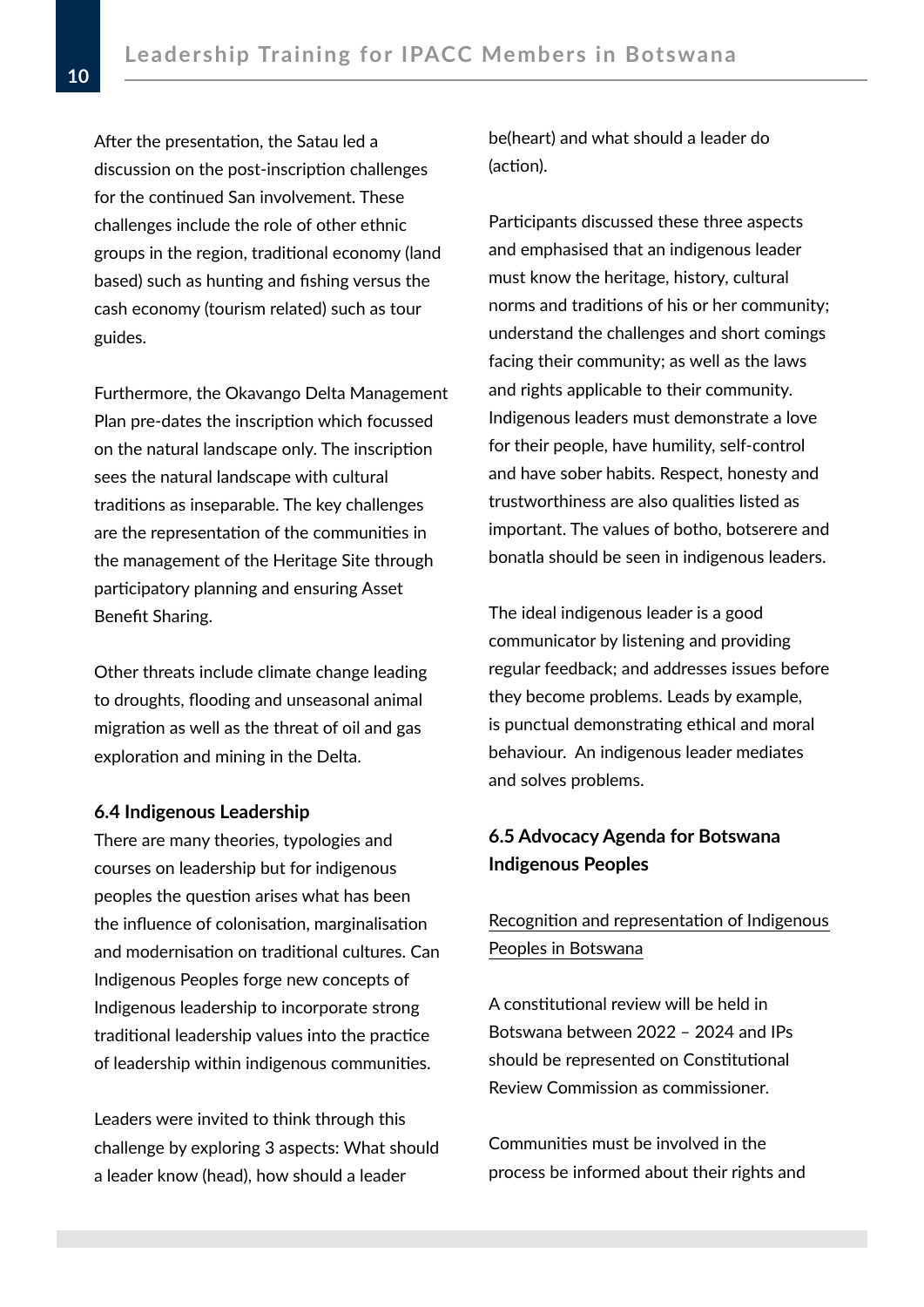the need for recognition, be included in the consultations and IP leadership must ensure that all voices are heard. Good use of media can be utilised.

IP leadership must keep abreast of the review commission, develop a position paper, mobilise of communities and be prepared to litigate if needed.

#### Okavango Delta Heritage

Mapping of indigenous heritage sites for access and benefit sharing

Insist on becoming part of management planning team

Historical and current forced removals and evictions

Redress and restitution: documentation, history, maps, current impact

#### Okavango Delta exploration and exploitation

Follow up engagement with local communities, local leaders and Recon

Follow up with Ngamiland DC

Follow up with community commitment to be involved through community parliament

Code of Ethics for accessing and using Indigenous Knowledge

Develop protocol of Indigenous Knowledge

Know and popularise requirements and protocols for researchers and film makers to benefit the communities.

National Ethics Committee of Botswana: seek representation for IPs, IP ethics document, involve regional platform